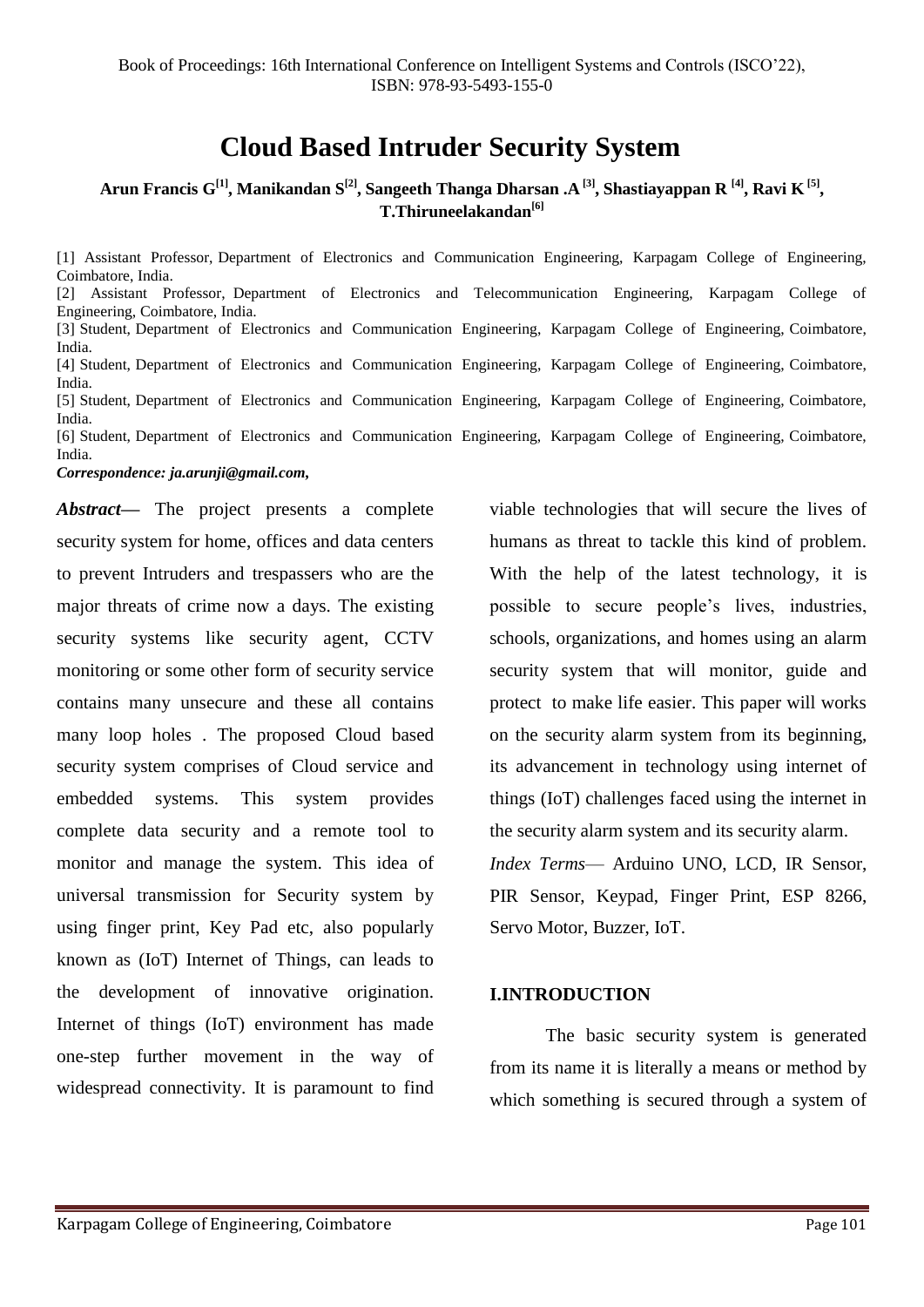interworking components and some devices. In this instance, home security system which are networks of integrated electronic devices working together with a central control panel to protect against burglars and other potential home intruders shows an advanced security alarm system and its various components it consists of today, our home monitoring and alarm security systems have become common. One of the motive is the increase in crimes, theft, and robbery in the world today.

Many of our homes, industries ,schools, and organizations are invade mostly by forcing through a criminal entry . Circumstance has shown the most criminals are usually cut off by the help in simple existing of an alarm security in our homes hospitals and organization. Criminals usually enter far more defenseless constructions compared to those guarded by security alarm. The development of the security alarm systems started with the creation of man. To give information, human being implements a form of a signal, shout, and sound. It was replaced with the help of the clapping of hands and to notify society or to a certain message during the early periods of some African society.

All those methods of warning are fundamental, unreliable and unsystematic . Undeveloped methods of producing security alarm systems were changed by programmed security alarm systems in the late eighteen .

These types of electronic security alarm usually work without the human energy. When the modern security alarm senses a positive signal which may be a sign of intrusion or breakage, it normally give a warning of a very high sound or sends an alert to the owner subject to the type of security .The earliest security alarm system was developed by a man named William .F Channing. Late on an electrical electronics engineer, Mr. Moses G. Farmer invented the construction. This system uses automatic indicator boxes to label the position of the outbreak fire and was first lunch in Boston, United States of America. The development of this alarm system by Dr.William was then followed by the improvement of various stylish and difficult fire and intruder security alarm system technology that is so many to counted.

The most significant security system technologies is the use of remote signaling thief security alarm. This type of security alarm system was design in the early times. However, organizations and industries are based on the supply of security service that usually come in imperfect designs to keep burgles and thugs away from the environment that are not built for them. An innovative group of electronic security alarm with complexity at various levels .With the latest crime rates in the world, it has become very essential to safeguard buildings and property with the protected stages of various advanced security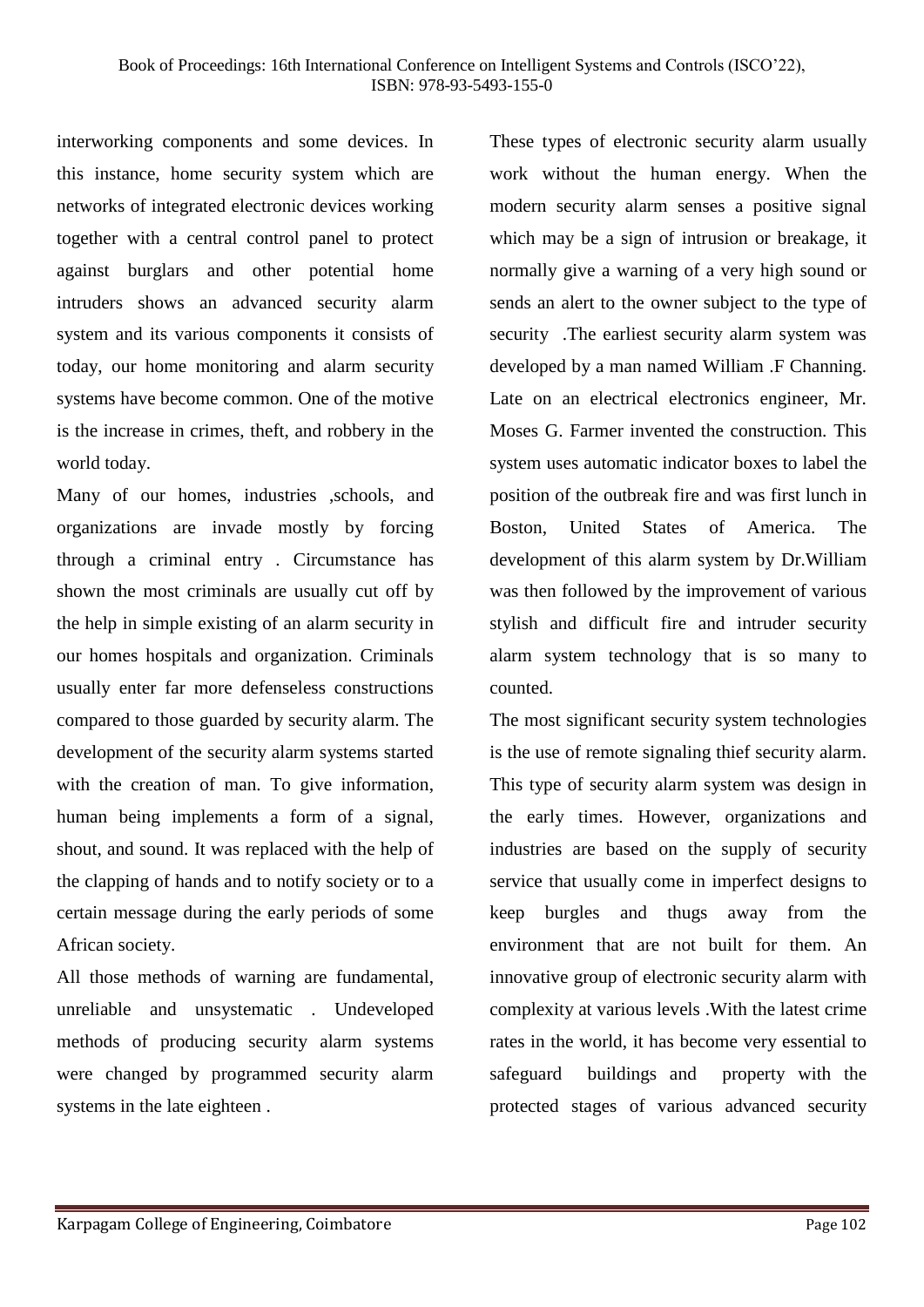alarm devices. The prices of such kinds of security alarm devices depend on the technology . Those alarm security system are characterized by present electronic security alarm systems. Nowadays modern security alarm are housebreaker alarms, threat alarms, industrial alarms, speed limit alarms, and anti-theft vehicle alarms but this security alam will make a change.

#### **II. PROPOSED SYSTEM**

The more crime rate is due to urbanization, unemployment, poverty, economic recession, and social inequality, which will bring chaos to the country. Most of the crimes that are usually done are robbery, theft and housebreaks, but the most common one done today is armed robbery. This disturbing increase rate of crime in the world today, thus, threatened the life and properties of the people. A security alarm system should be installed as a standard device in our homes or the environments needed to be secure. The need for an operative and cost-effective system that caters to catastrophes and accomplishes safety concerns while one is away from their home is essential. Cloud Based Intruder security System based on Paas cloud service and Embedded systems to prevent specified area from Intruders and trespassers.

#### **III.BLOCK DIAGRAM DESCRIPTION**



## **OPERATION**

The intruder alarm security is a cycle, from a automated circuit loop that close with an alarm and its output, or an indication to inform the danger. They are a central control box that normally observer different position indicators and the protections that give alarm or notify . Some of the intruder's security alarms system normally function on the conception of a magnetic contact . For those types of security systems working with the sensors, these devices are usually position at any entering of the industries, organizations, and building. In this time , the sensor will activate an alarm if the device gets a signal. The motion detection, the ultrasonic sensor is normally used; the point indicator can be used in the criminal alarm, theft or illegal individuals at certain points such as doors or windows . When a environment needs to be look over the awareness of the burglar in environment is used, which is executed with the help of ultrasonic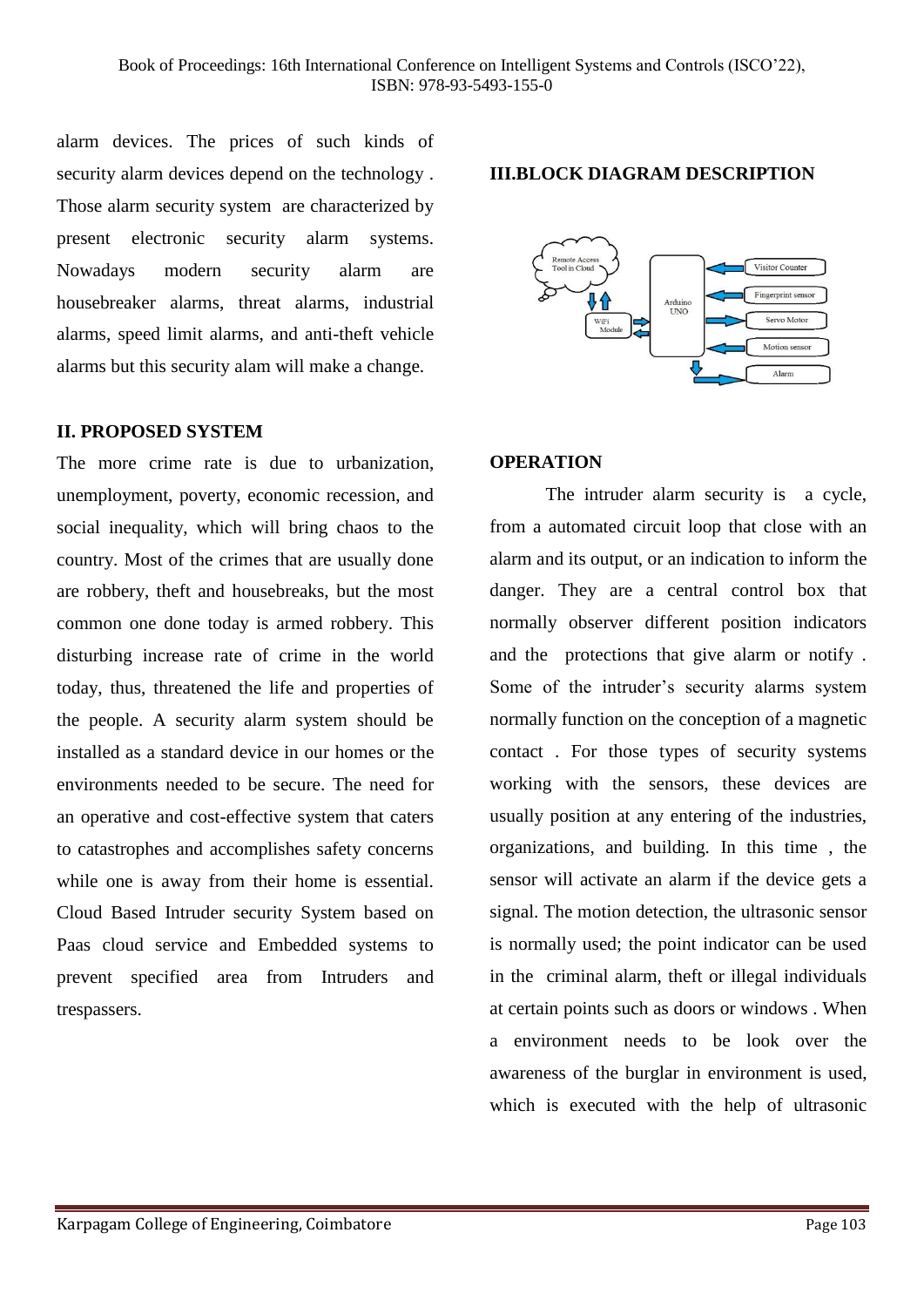sensors and is normally fixed .Currently,closedcircuit television (CCTV) shown in figure two below, has been combined in the thief security alarms system to recognize the existence of illegal personnel.

## **SOFTWARE METHODOLOGY ADOPTED**

Prototyping Model has been used for software development according to which a throwaway prototype of the proposed system, based on the currently known requirements, is given to the user so that he has a fair idea about how the proposed system is going to be like. This will help him in deciding the interface, input and output requirements. It can be easily adjudged that inputs and outputs are big in number, can increase exponentially and may create a big chaos if not restricted properly. As the user spends some time on the prototype, he will become more precise about his own input output Requirements. This prototype will provide him with an environment analogous to the proposed system's environment. Due to object oriented support in .NET, various concepts (like reusability, polymorphism, isolation etc.) are already there but for the efficient management of system components, Component based Software Engineering will also be exercised which will help in a resultant library of components, the benefit of which will be reusability and fast development. Due to lack of hierarchical structure in object oriented approach,

there is no meaning of Bottom-up or Top-down testing. Testing will begin from the rudimentary levels of the system and will move towards higher level components, which will be based on design phase rather than coding phase Words.

## **IV. SIMULATION AND RESULTS**

Whenever a person needs to enter the area, he/she has to enter his fingerprint or should enter the password. Then the sensor reads the input from the user and sends to the arduino, after the input matches the person can enter the area. And a motion sensor is fitted all over the area, so that if anyone tries to enter the area without permission from authority the sensor sends signal to arduino and the alarm will be sounded and the it will be alerted through his remote access. A visitor counter is fitted in the area so that people entering and leaving the area can be monitored. A servo motor is fixed to the doors to control the doors remotely and if there is some break through detected the doors will be shut down automatically.

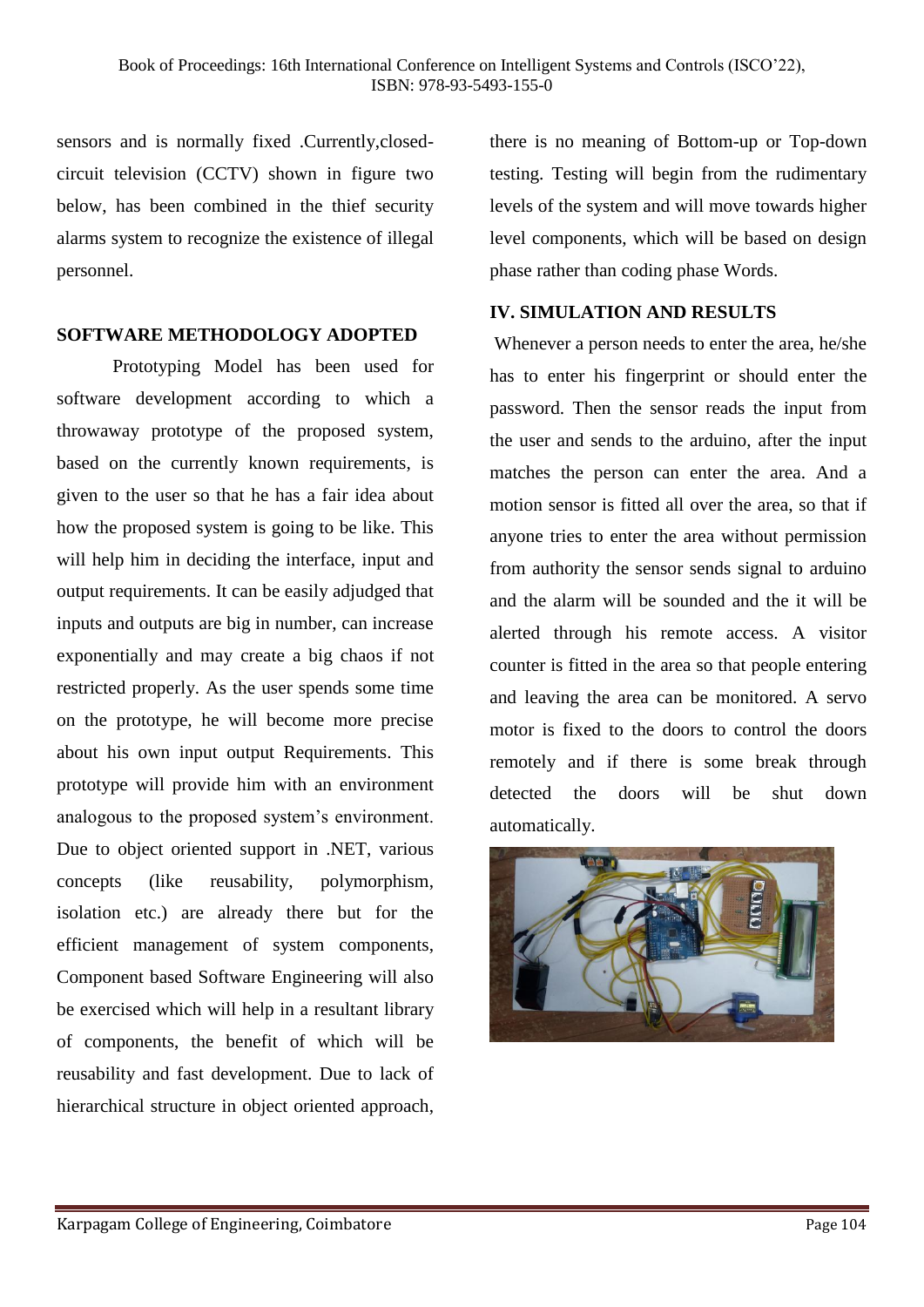This project is divided into four layers of the logical architecture of the project. The users of the project interact with presentation Layer.

The Business Logic Layer (BLL) provides the calculation of the requirements.

The Data Access Layer (DAL) is the middle layer which communicates with the database These layers are as follows:-



# **V. CONCLUSION**

Compared to other security systems our cloud based Intruder security system is more effective and secure and also it can be remotely monitored and accessed from anywhere so that it is easy to safeguard. Even though Intruder detection and security technology is being developed rapidly, there are still some problems to be solved with installing cost and maintenance cost. The objective of the review is to give awareness of the advancement in technology using internet of things (IoT) of the security alarm and to create awareness related to the security measures and one has to take regularly due to increasing in break-in and abduction in the world nowadays and the challenges faced when the security system is linked to an internet and how to protect the whole cyber criminals attacks. This research reviewed some study on security alarm system from how it is originated which has not been done in most of the research papers and its advancement in technology aspect and list the importance of installing the security alarm system in the environment we need to be secured . The research also fills the gap for the need of installing a security alarm system against invasion in our homes today and the area needed to be secure. Especially in technology using the internet of things (IoT),to get a security guard or hired someone to be watching the environment needed to be guarded.

# **REFERENCES**

[1]https://www.safewise.com/homesecurityfaq/ho w-do-security-systems-work/

[2] Olarewaju .I. K, Ayodele, O. E, Michael. F. O, Alaba. E. S, Abiodun. R. O, 2017. "Design and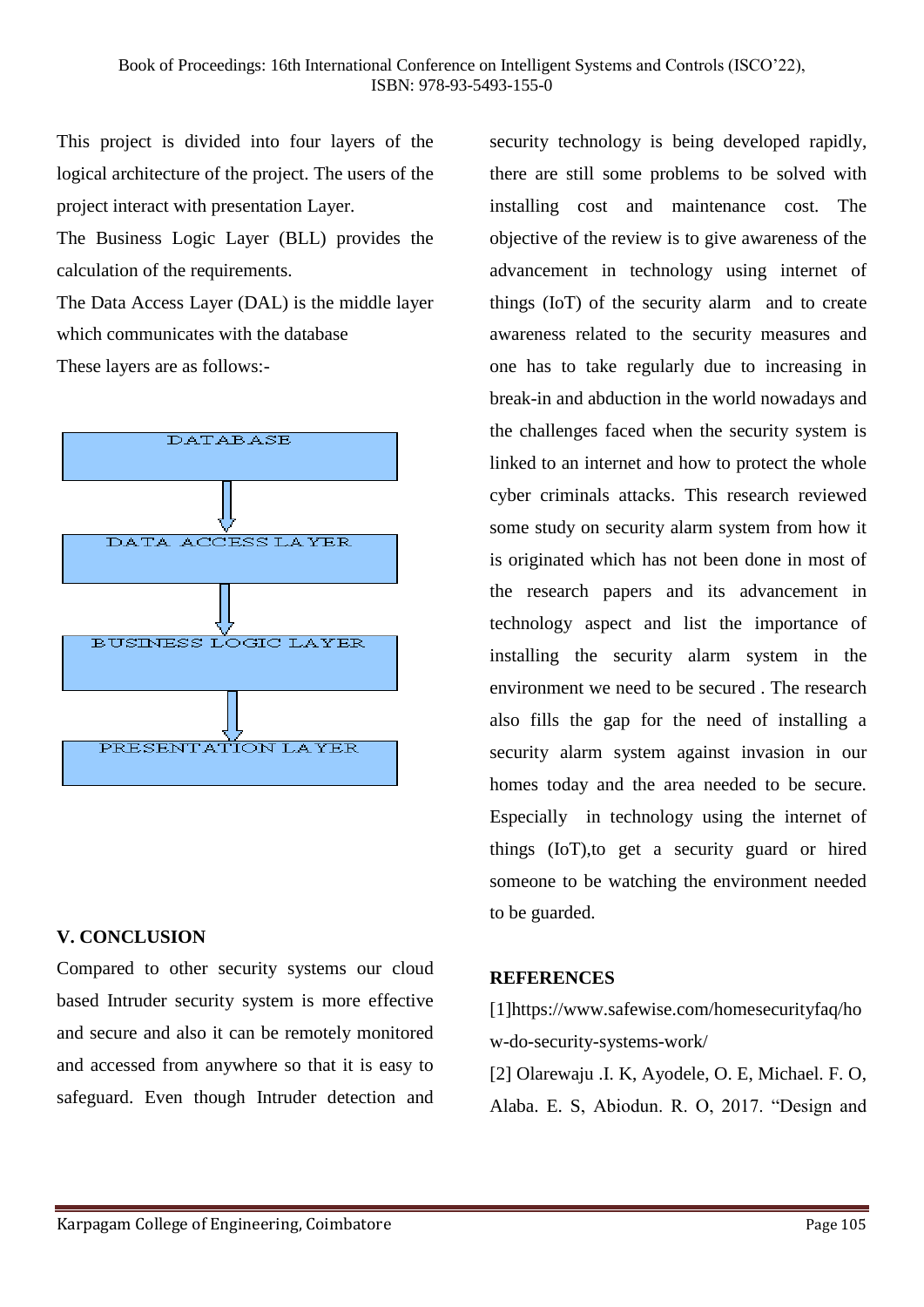Construction of an Automatic Home Security System Based on GSM Technology and Embedded Microcontroller Unit", American Journal of Electrical and Computer Engineering, Vol. 1, No. 1, pp. 25-32, Doi: 10.11648/j.ajece.20170101.14

[3] Zungeru. A. M, Kolo. J. G, Olumide. I, September 2012. "A Simple and Reliable Touch Sensitive Security System", International Journal of Network Security & Its Applications, ISSN 0975- 2307, Volume: 4; Issue: 5; pp. 149-165, DOI: 10.5121/ijnsa.2012.4512

[4] Arun Francis G, "SIMULATION OF DENSITY BASED TRAFFIC LIGHT CONTROL USING RF TRANSCEIVER", presented at the International Conference on Electronics, Communication and Computing Systems (ICECCS\'2021), Coimbatore, India, May 2021. doi: 10.5281/zenodo.5075477.

[5] British Security Industry Association (BISA), "Journal on security system section strategy for intruder alarm system", Page 1-3, April 2005. Accessed at a strategies at a strategies at a strategies at a strategies at a strategies at a strategies at a strategies at a strategies at a strategies at a strategies at a strategies at a strategies at a strategies at a

https://www.thenbs.com/PublicationIndex/docum ents ?Pub=BSIA

[6] Arun Francis G, "Simulation of Charging Time Controller using Arduino", presented at the International Conference on Electronics, Communication and Computing Systems (ICECCS\'2021), Coimbatore, India, May 2021. doi: 10.5281/zenodo.5075372

[7] M. A. Kumar and G. A. Francis, "Survey on various advanced technique for cache optimization methods for risc based system architecture," 2017 4th International Conference on Electronics and Communication Systems (ICECS), Coimbatore, India, 2017, pp. 195-200, doi: 10.1109/ECS.2017.8067868.

[8] Francis, Arun & Arulselvan, M. & Elangkumaran, P. & Keerthivarman, S. & Kumar, J.. (2019). Object detection using ultrasonic sensor. International Journal of Innovative Technology and Exploring Engineering. 8. 207- 209.

[9]"HistoryofSecurityAlarms",

<http://www.icee.org/organization/history>

center/fire alarm.html [6] Koenig. J.A, Taylor. L, "Perimeter Security Sensor Technology handbook", Electronic Security Systems Engineering Division, North Charleston, U.S.A, pp. 67-86.

[10] Karri. V, Daniel Lim. J. S, 2005, "Method and Device to Communicate via SMS After a Security Intrusion", 1st International Conference on Sensing Technology, Palmerston North, New Zealand, November 21 -23.

[11] ARUN FRANCIS G, "SIMULATION OF IoT BASED HOME AUTOMATION USING ARDUINO", presented at the International Conference on Electronics, Communication and Computing Systems (ICECCS\'2021), Karpagam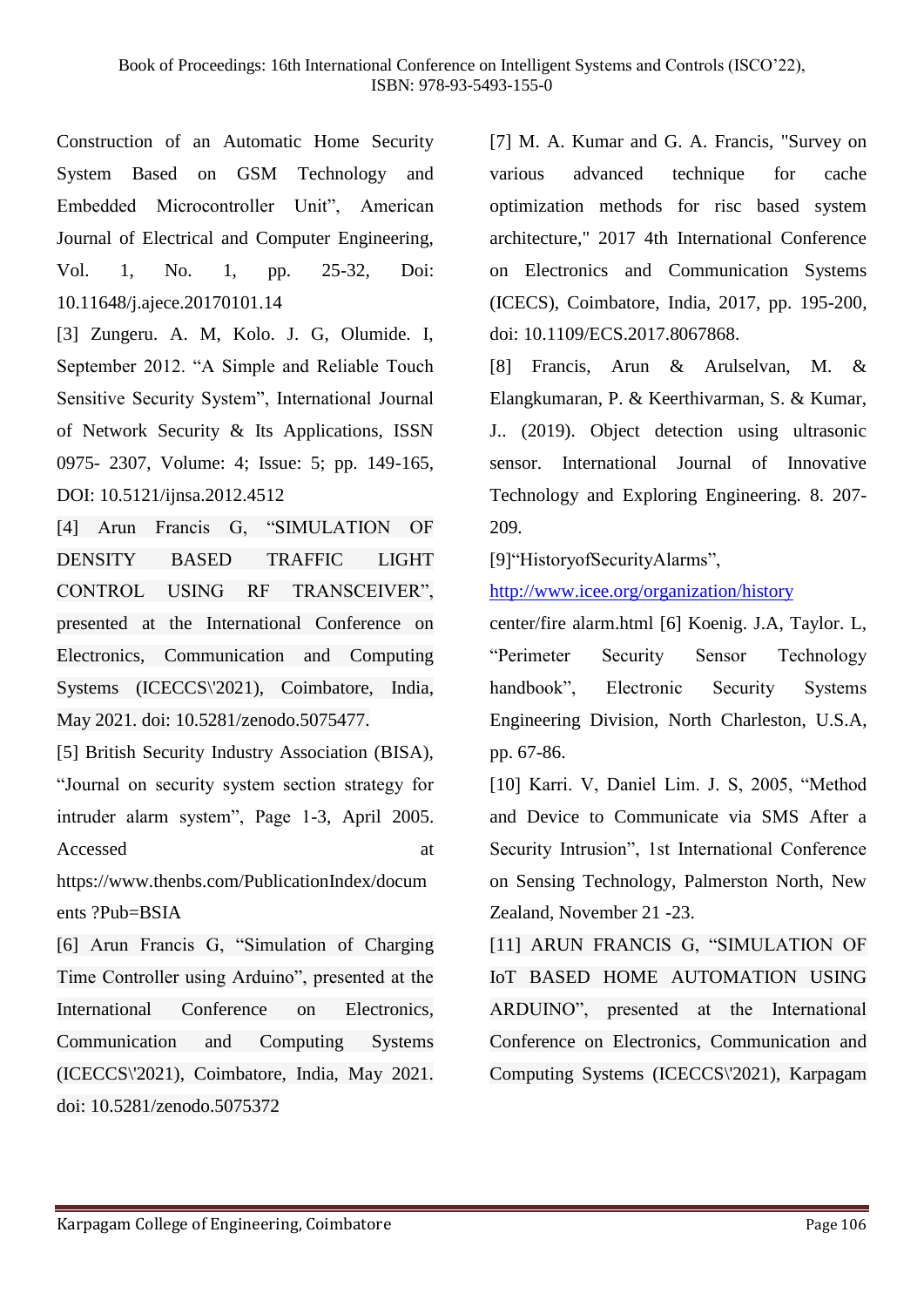College of Engineering, Coimbatore, India, May 2021. doi: 10.5281/zenodo.5075580.

[12] Bing. Z, Yunhung. G, Bo. L, Guangwei. Z, Tian. T, 2001, "Home Video Security Surveillance", InfoTech and Infonet, Proceedings, ICII Beijing. International Conference, vol. 3, pp. 202-208.

[13] Y. Neelaveni and G. A. Francis, "Magnetoelectric dipole array with optimized antenna parameters," 2015 Online International Conference on Green Engineering and Technologies (IC-GET), Coimbatore, India, 2015, pp. 1-4, doi: 10.1109/GET.2015.7453855.

[14] Mahmud. S.A, Mohammed. G.A, 9, July-Dec 2006, "Development of a Simple Sound Activated Burglar Alarm System" Leonardo Journal of sciences. Issue.

[15] Elfasakhany. A Hernández. J, García. J. C, Reyes. M, Martell. F, December 2011. "Design and Development of a House-Mobile Security System", Scientific Research Vol.3 pp.1213-1224 DOI:10.4236/eng.2011.

[16] Khan. S. R, Al Mansur. A Kabir. A Jaman. S, Chowdhury. N, March – 2012, "Design and Implementation of Low-Cost Home Security System using GSM Network", International Journal of Scientific & Engineering Research Volume 3, Issue 3.

[17] Francis, Arun & Wilfred, M.W. & Sekar, R.. (2019). Health monitoring with alcohol detection and ignition control system using iot. International Journal of Innovative Technology and Exploring Engineering. 8. 203-206.

[18] Kaur. S, Singh. R, Khairwal. N, and Jain P, July 2016, "HOME AUTOMATION AND SECURITY SYSTEM" Advanced Computational Intelligence: An International Journal (ASCII), Vol.3, No.3, pp. 17-23.

[19] Arun Francis G., Lexmitha S., Aruna Devi N., Swathika C. K., "Embedded System based Smart Automation for Elderly and Disabled People", Annals of RSCB, pp. 9909–9917, Apr. 2021.

[20] Arun Francis G., Kanishya A., Lalithambiga M., Niveka S., Nivedha E., "Density based Traffic Light Control Using Retransmitted and Receiver", Annals of RSCB, pp. 9895–9901, Apr. 2021.

[21] Arun Francis G., Chandru L., Arun Kumar B., Nithesh Kumar R., Narendran S., "Charging Time Control Lerusingarduino", Annals of RSCB, pp. 9886–9894, Apr. 2021.

[22] Arun Francis G., Mr. S. Manikandan, Sundar V., Gowtham E., "Home Automation Using Iot", Annals of RSCB, pp. 9902–9908, Apr. 2021.

[23] Francis, Arun & Kumar, Arun & Kumar, Nithesh. (2021). Simulation of Charging Time Controller using Arduino.

[24] Hasan. R, Khan. M. M, Ashek. A Rumpa. I. J, 2015, "Microcontroller Based Home Security System with GSM Technology" Open Journal of Safety Science and Technology, Vol.5, pp. 55-62,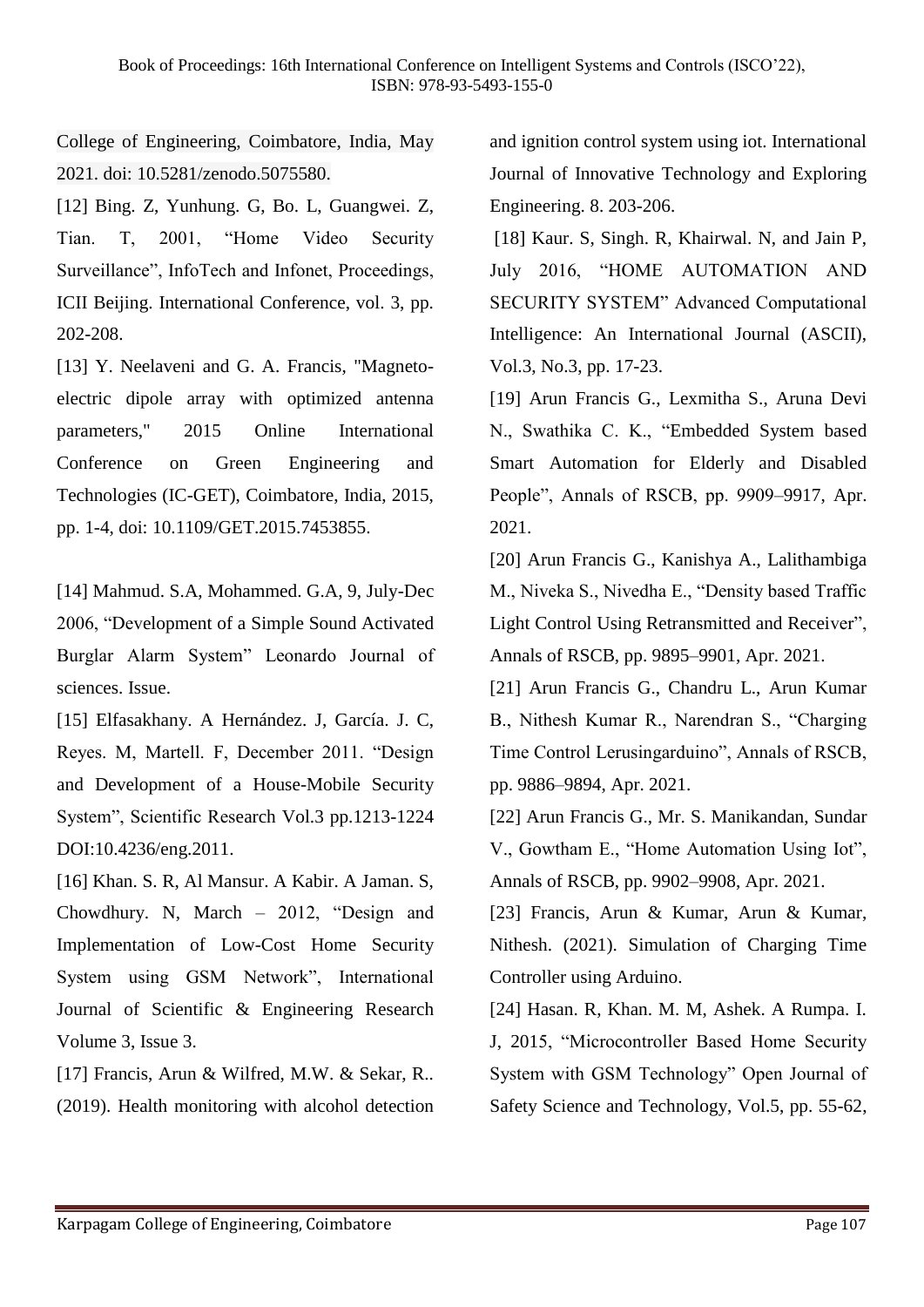Published Online in SciRes. <http://www.scirp.org/journal/ojsst>

[25] Vignesh M, Kavin T P, A. F. G. G. C. R. K. S. (2020). Accident Detection and Alerting System Using GPS & GSM. International Journal of Advanced Science and Technology, 29(3), 3598 - 3601. Retrieved from http://sersc.org/journals/index.php/IJAST/article/v iew/5037

[26] Nwalozie. G.C, Aniedu. A.N, Nwokoye. C.S and Abazuonu. I.E, June- 2015, "Enhancing Home Security Using SMS-based Intruder Detection System", International Journal of Computer Science and Mobile Computing, Vol.4 Issue.6, pg. 1177- 1184, Available Online at [www.ijcsmc.com.](http://www.ijcsmc.com/)

[27] S.Manikandan, T.Karthik, and G.Arun Francis, "Vector Monitoring Concurrent BIST Architecture using Modified SRAM Cells", International journal of scince and advance research in technology, Vol. 1 No.9 ,pp.14-17, Sep 2015.

[28] Francis, Arun. (2020). Home Automation Chat Bot using IOT. Waffen-und Kostumkunde. 11. 92-96.

[29] Arun Francis G., Ashok Kumar M., Cyril Silvester A. K., Kamaleshwarran A. P., Kumaravel B., "Pulsed Electric Field based Vegetable Fresher", Annals of RSCB, pp. 9918– 9926, Apr. 2021.

[30] Adeline. I. N, Innocent. E. O, Nkechi. A, 1999- 2015, "Insecurity Question and Crime Statistics in Nigeria: A Case of Anambra State, Specialty Journal of Humanities and Cultural Science, 2017, Vol, 2 (1): pp.30-45. Available online at [www.sciarena.com](http://www.sciarena.com/)

[31] Arun Francis G, Dharani S K, Manikandan P, Monica RJ and Vaishahi S K, "IOT Based Accident Identification and Alerting System", International Journal of Pure and Applied Mathematics,vol.118, No.20,pp.547-551,2018.

[32] Govinda K, Sai. P. K. and Sai. S 2014, "Intrusion detection system for smart home using laser rays International Journal for Scientific Research & Development" (IJSRD).

[33] Karri. V, Daniel. L. J. S, 2005, "Method and Device to Communicate via SMS after a Security Intrusion 1st International Conf. on Sensing Technology Palmerston North New Zealand", pp21-23.

[34] ARUN FRANCIS G, "SIMULATION OF EMBEDDED AND IoT BASED SMART AUTOMATION SYSTEM FOR ELDERLY AND DISABLED PEOPLE", presented at the International Conference on Electronics, Communication and Computing Systems (ICECCS\'2021), Karpagam College of Engineering, Coimbatore, India, May 2021. doi: 10.5281/zenodo.5075495.

[35] Arun Francis G, "Simulation of Charging Time Controller using Arduino", presented at the